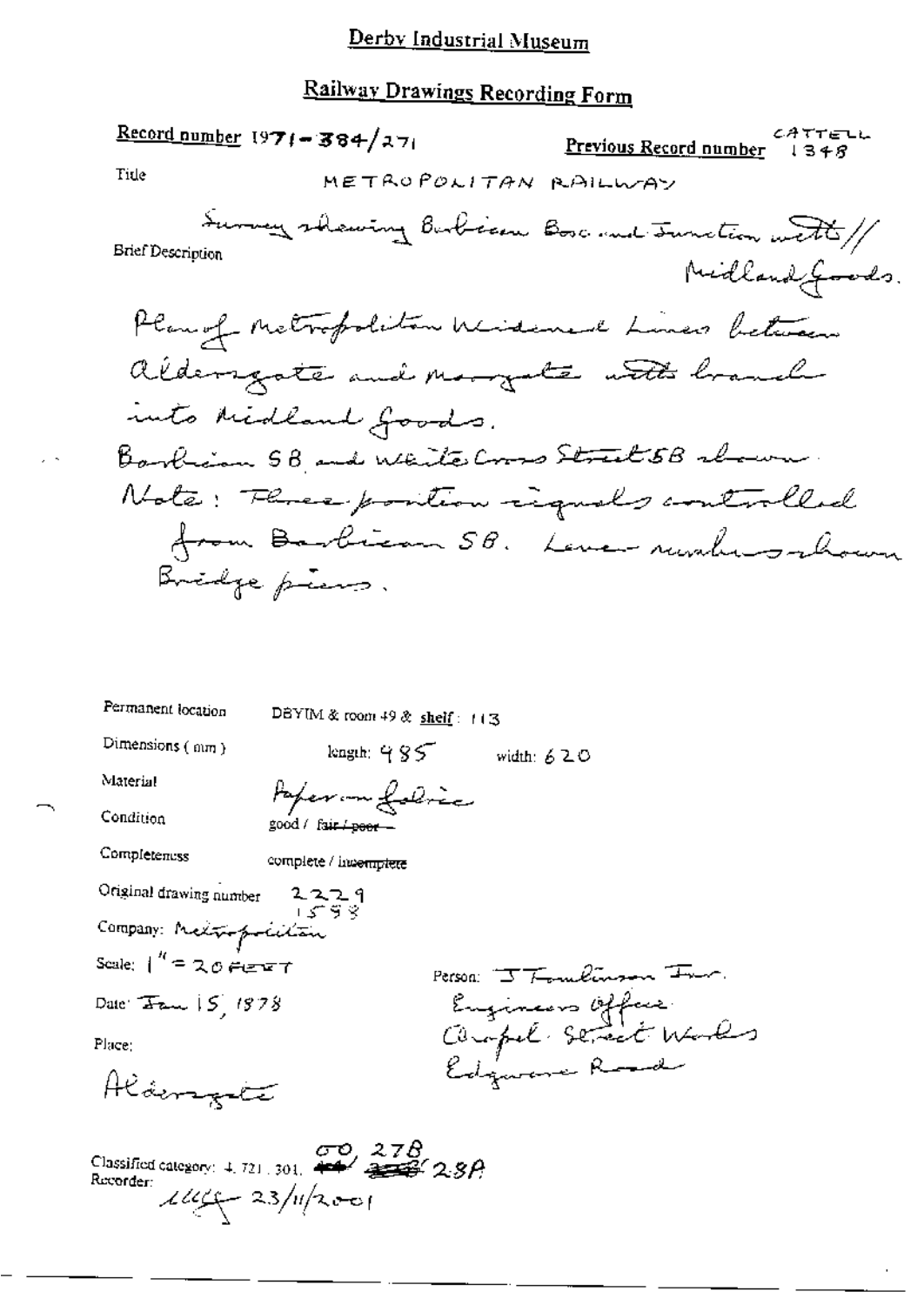## Railway Drawings Recording Form

Previous Record number

CATTELL

Title

Brief Description

Plan of tracks passing White cross Street Préson. Lorp line shown in red between Red Cross Street and Whitewas Street.

| Permanent location                                                 | DBYIM & room 49 & shelf: $113$ |
|--------------------------------------------------------------------|--------------------------------|
| Dimensions $(mm)$                                                  | length: $475$<br>width: $3.95$ |
| Material                                                           | Trace folice                   |
| Condition                                                          | sext/fair/poer-                |
| Completeness                                                       | complete / incomplete -        |
| Original drawing number $320/5899$                                 | , 899                          |
| Company:                                                           |                                |
| Scale: $1'' = 44$ $FET$                                            | Person:                        |
| $Date$ ;                                                           |                                |
| Place:                                                             |                                |
| Warte Cross                                                        |                                |
| Classified catament to pay $\alpha$ , $\alpha$ , $\beta$ $\Lambda$ |                                |

Classified category: 4.721.301. 28A 275,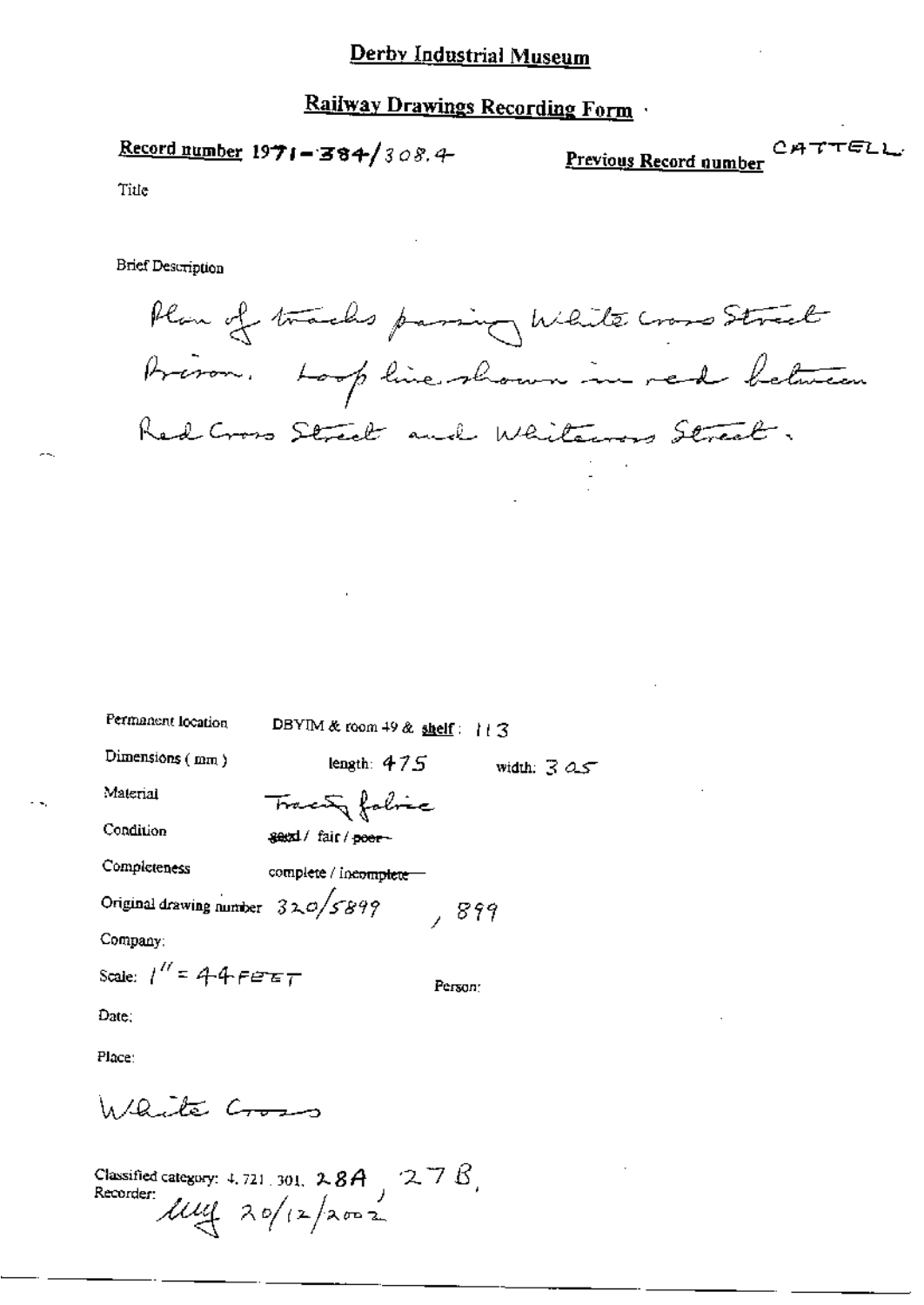## Railway Drawings Recording Form

Record number  $1971 - 384/308$ , 4A САТТЕ<br>1092 Previous Record number

Title

**Brief Description** 

| better from ?? Baker to ? Campionley                                             |  |  |
|----------------------------------------------------------------------------------|--|--|
| regarding plan of proposals for goods beful<br>lives & zunctions at White Cross. |  |  |

| Permanent location | DBYIM & room 49 & shelf: $\frac{1}{2}$ O 29 $\frac{1}{2}$ | $B_{\text{ext}}$ SB310 |
|--------------------|-----------------------------------------------------------|------------------------|
|--------------------|-----------------------------------------------------------|------------------------|

Dimensions (mm)

length:  $200$ Raper

width:  $/60$ 

Material Condition

Completeness

good / fatt / poor

complete / incomplete

Original drawing number

Company:  $\mathcal{M} \mathcal{R}$ 

Scale:

Date: Feb 16, 1872

Person: 2 Queen Sprane Place

Place:

WeitzCross

Classified category: 4.721, 301,  $28A$ ,  $27B$ Recorder  $\mu$   $(2/4)$ 2002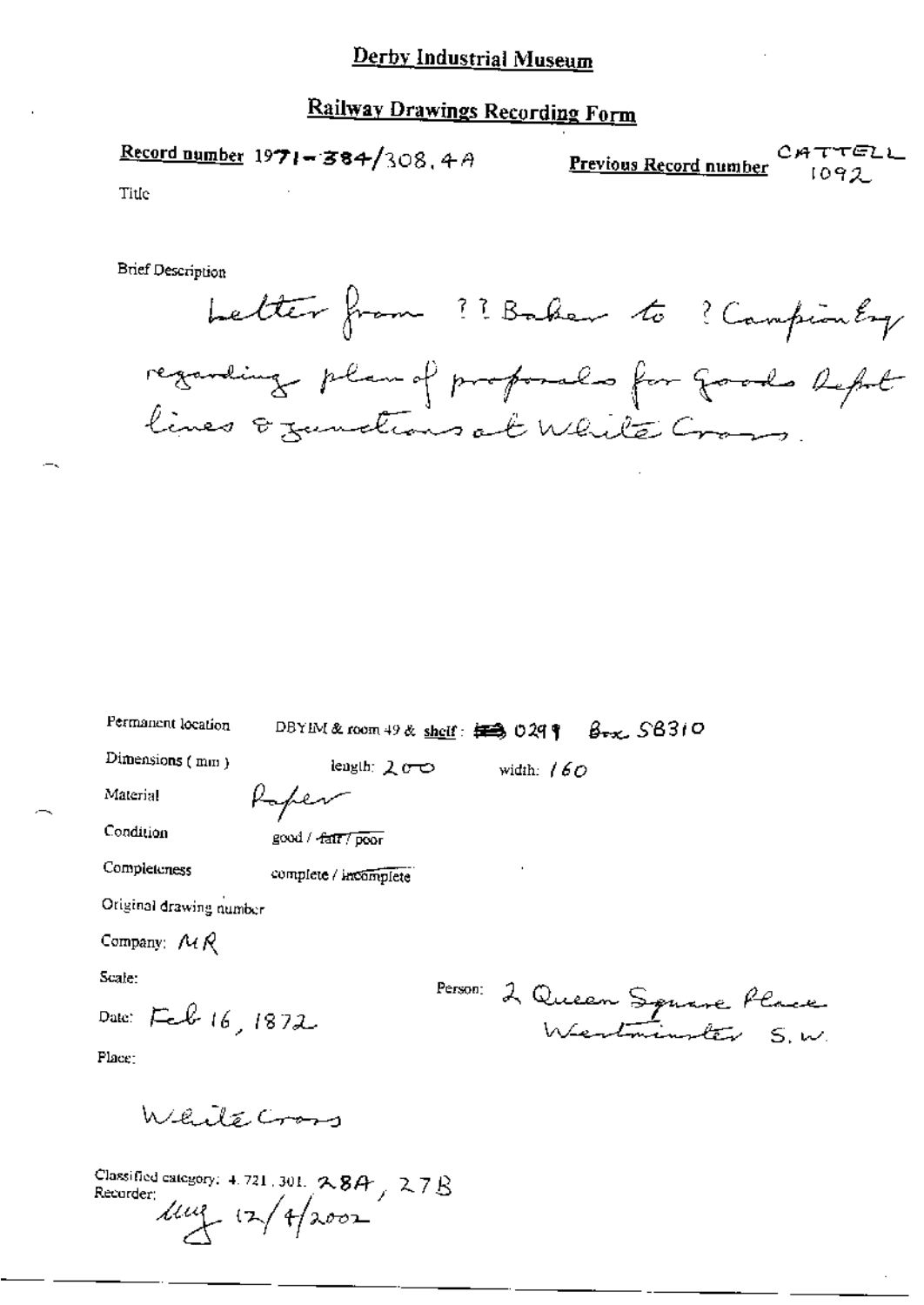### Railway Drawings Recording Form

CATTELL Previous Record number  $\frac{\text{Record number}}{1971 - 384}$ /308.5 M.R Title White Cross Street Branch Plan of proposed alteration to avoid the proferty **Brief Description** Plan of Metropolitica tracks with new MR tracks to allow retaining wall to be constructed under Red Cross Street bridge. Extensive rediags with turntables and new foods Shed.

| Permanent location                 | DBYIM & room 49 & shelf: $1/3$ |         |              |
|------------------------------------|--------------------------------|---------|--------------|
| Dimensions (mm)                    | length: $845$                  |         | width: $660$ |
| Material                           | Roferon folocia                |         |              |
| Condition                          | good / fair7 poor              |         |              |
| Completeness                       | complete / incomplete          |         |              |
| Original drawing number $309/5896$ |                                |         | 901          |
| Company:                           |                                |         |              |
| Scale: $1''=20$ FEET               |                                | Person: |              |
| Date:                              |                                |         |              |
|                                    |                                |         |              |

Place:

 $h$  /  $R$  ,  $\mathcal{X}_{\sigma}$  (  $\rho_{\sigma}$ 

Classified category: 4, 721, 301,  $28A$ , 27 $\beta$ Recorder:  $\mu$ tha 20/12/2002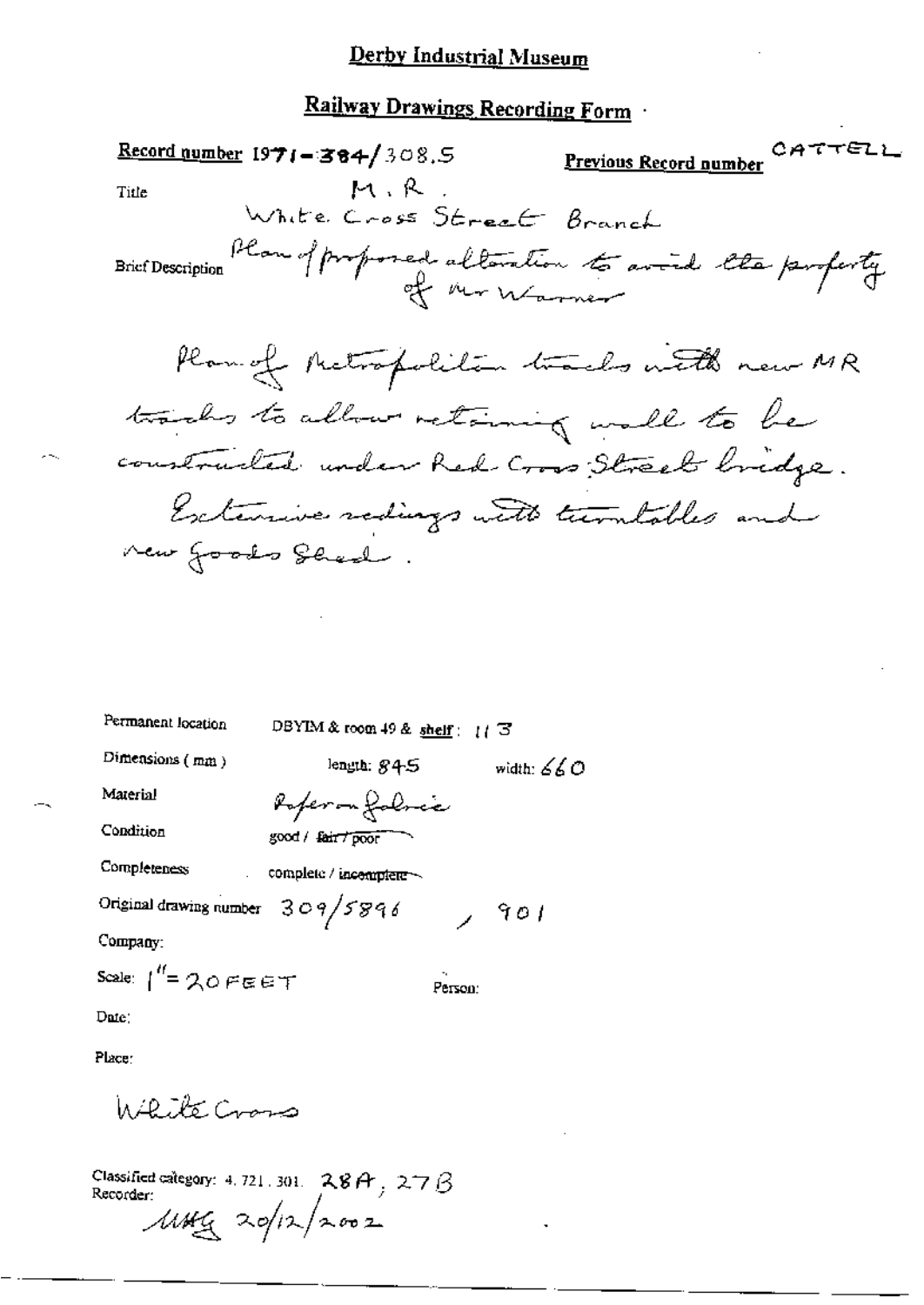# Railway Drawings Recording Form

|       | Record number 1971 - 384/308.5 A |                        | CATTELL |
|-------|----------------------------------|------------------------|---------|
|       |                                  | Previous Record number | 1092    |
| TIME. |                                  |                        |         |

Title

**Brief Description** 

Letter from MR, general nanagers office, Derly to J.S. Gossley, Really regarding Minutes passed by Inffic Committee re gands befort, White Cross.

| Permanent location               | $B_{\text{ext}}$ SB310<br>DBYIM & room 49 & shelf: $\otimes$ 029 $\diamond$ |
|----------------------------------|-----------------------------------------------------------------------------|
| Dimensions (min)                 | length: $380$<br>width: $235$                                               |
| Material                         | Kupen                                                                       |
| Condition                        | good / fair / poor                                                          |
| Completeness                     | complete Fincomplete                                                        |
| Original drawing number          |                                                                             |
| Company: MR                      |                                                                             |
| Scale:                           | PETSON: James Allport                                                       |
| Date: 8 Aug 1872                 |                                                                             |
| Place;                           |                                                                             |
| لي في عمل المملكة                |                                                                             |
| Recorder:<br>$114$ $\frac{1}{4}$ | Classified category. 4.721.301. $28A$ , 27B                                 |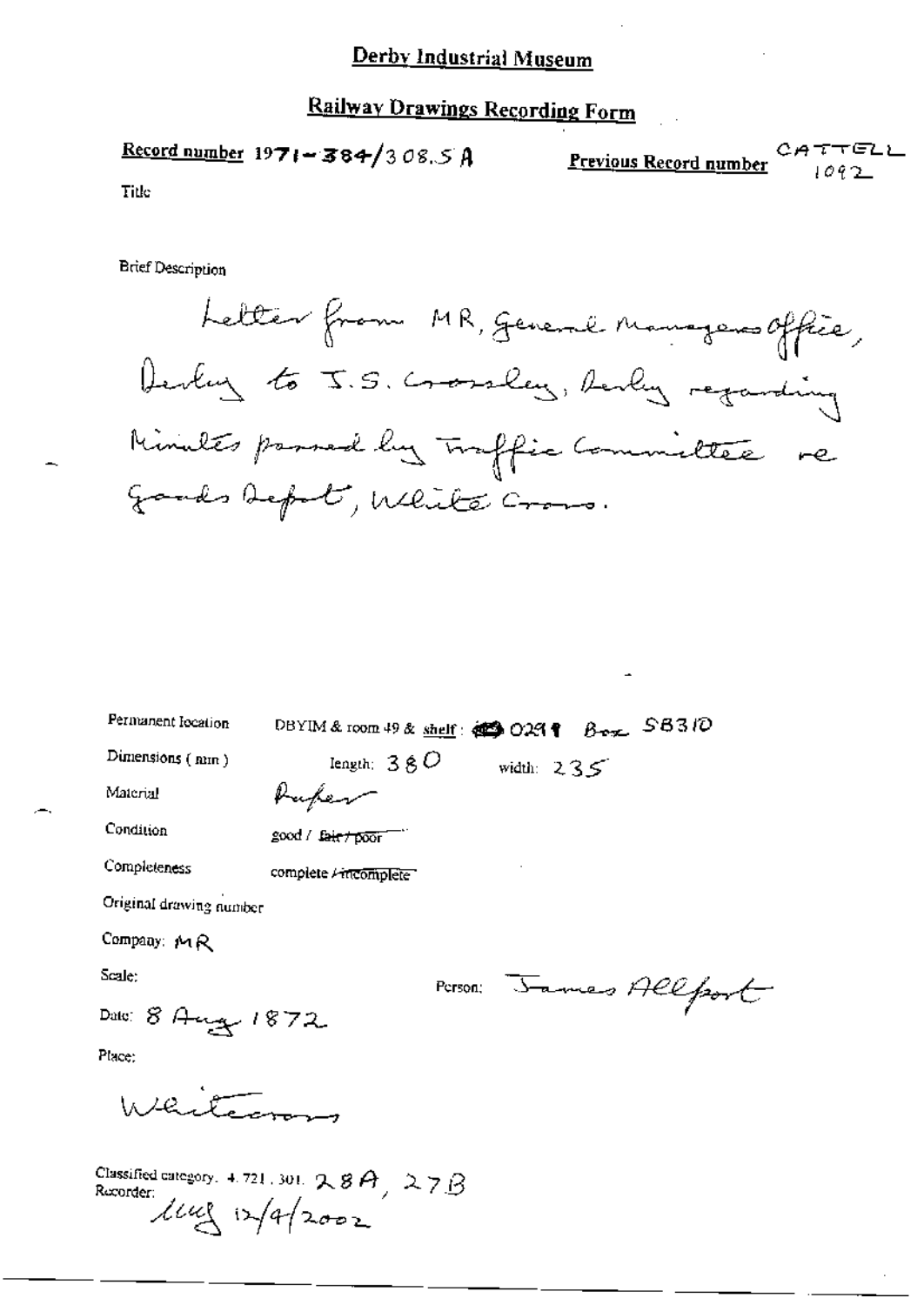# Railway Drawings Recording Form

 $\sim$ .

|                             | <b>Record number 1971 - 384/</b> 308.6 Previous Record number $\alpha_{A} \tau \tau \epsilon_L$ |              |  |
|-----------------------------|-------------------------------------------------------------------------------------------------|--------------|--|
| Title                       | Midland Radway                                                                                  |              |  |
|                             | EXTRACT from the Number of Traffice Committee                                                   |              |  |
| <b>Brief Description</b>    |                                                                                                 |              |  |
|                             | $N$ to $17931$                                                                                  |              |  |
|                             | Whitecross Street Profesty.                                                                     |              |  |
|                             |                                                                                                 |              |  |
|                             | Ref to Min 17912. Ref to Rent.                                                                  |              |  |
|                             |                                                                                                 |              |  |
|                             |                                                                                                 |              |  |
|                             |                                                                                                 |              |  |
|                             |                                                                                                 |              |  |
|                             |                                                                                                 |              |  |
|                             |                                                                                                 |              |  |
|                             |                                                                                                 |              |  |
| Permanent location          | 0BYIM & toom 49 & shelf: \$28 0291 Box 5B 310                                                   |              |  |
| Dimensions (mm)             | length; $220$                                                                                   | width: $230$ |  |
| Material                    | Paper                                                                                           |              |  |
| Condition                   | good / <del>fair / po</del> or                                                                  |              |  |
| Completeness                | complete / incomplete-                                                                          | 手に           |  |
| Original drawing number     |                                                                                                 |              |  |
| Company: $M \, \mathcal{K}$ |                                                                                                 |              |  |
| Scale:                      | Person:                                                                                         |              |  |
| Date: $A \sim 8,1872$       |                                                                                                 |              |  |
| Place:                      |                                                                                                 |              |  |
|                             |                                                                                                 |              |  |
| While Cross                 |                                                                                                 |              |  |
|                             | Classified category: $4.721$ , $301$ , $2.8A$ , $7.27B$<br>Recorder:                            |              |  |
|                             | 1024/2002                                                                                       |              |  |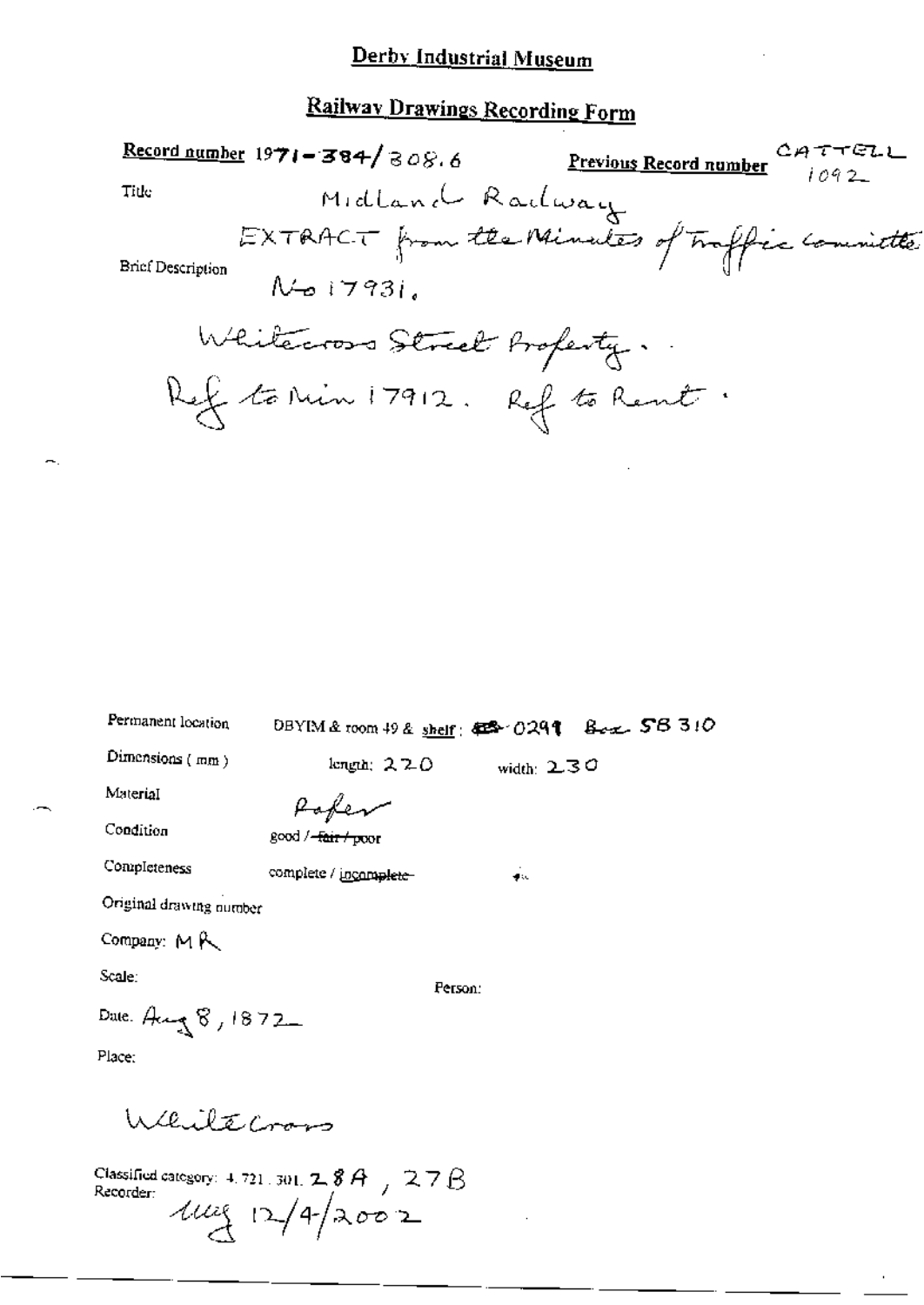### Railway Drawings Recording Form

Record number  $1971 - 384/308.7$ 

**Previous Record number**  $\alpha A \tau + \epsilon L$ 

Title

**Brief Description** 

Letter re a meeting and arrangement of lines. Permanent location DBYIM & room 49 & shelf  $\triangle$  O299  $B_{\text{max}}$  SB310 Dunensions (min) length;  $260$  width:  $205$ Material Afer Condition good / feir poor Compleieness complete / incomplete: Original drawing number JH Sanders. Company:  $MR$ Person: Michland Railway Scale: Engineers Reportment<br>Architects Office (S.O.) Date:  $A_{\text{trq}}10,1872$ Place: Whitern Classified category, 4, 721, 301,  $28A$  | 27 $\beta$ Recorder;  $4445$   $12/4/2002$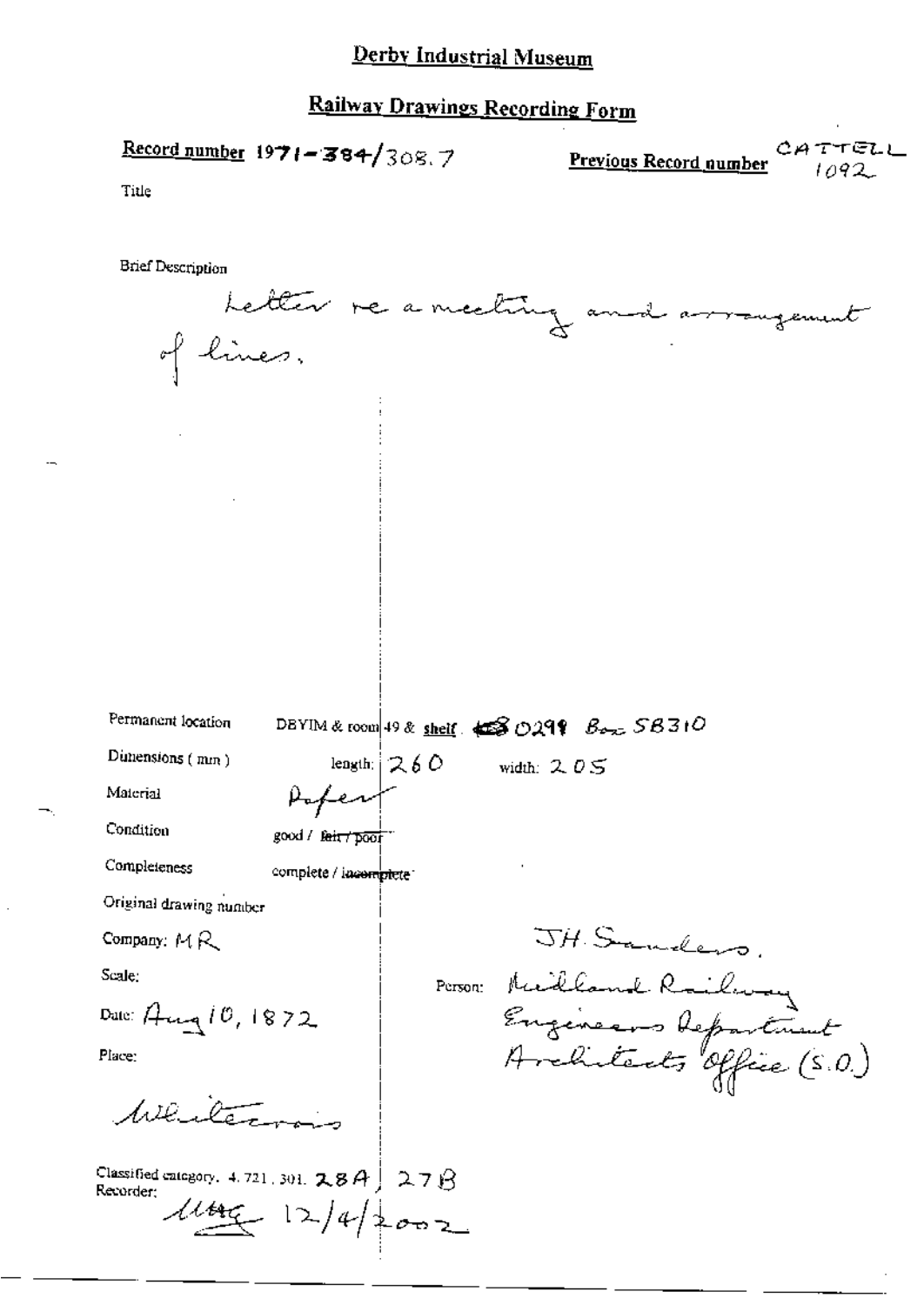# Railway Drawings Recording Form

Record number  $1971 - 384 / 308.8$ Previous Record number  $CATTET$ 

Tide

**Brief Description** 

Letter re agreement for taking the inte & Comment hodgeplans frite proposals.

Permanent location

DBYIM & room 49 & shelf:  $\leftarrow$  9029  $\leftarrow$   $\leftarrow$  SB 310

width:  $2,0,0$ 

Dimensions (mm)

length:  $250$ 

Material

Condition

Paper

good / fair / poor

complete / incomplete.....

Completeness

Original drawing number

Company: MR

Scale:

Person:

Date: aug 10, 1872

Place:

Whitecron

Classified category: 4, 721, 501,  $2.8A$ ,  $2.7B$ Recorder:  $144 - 124202$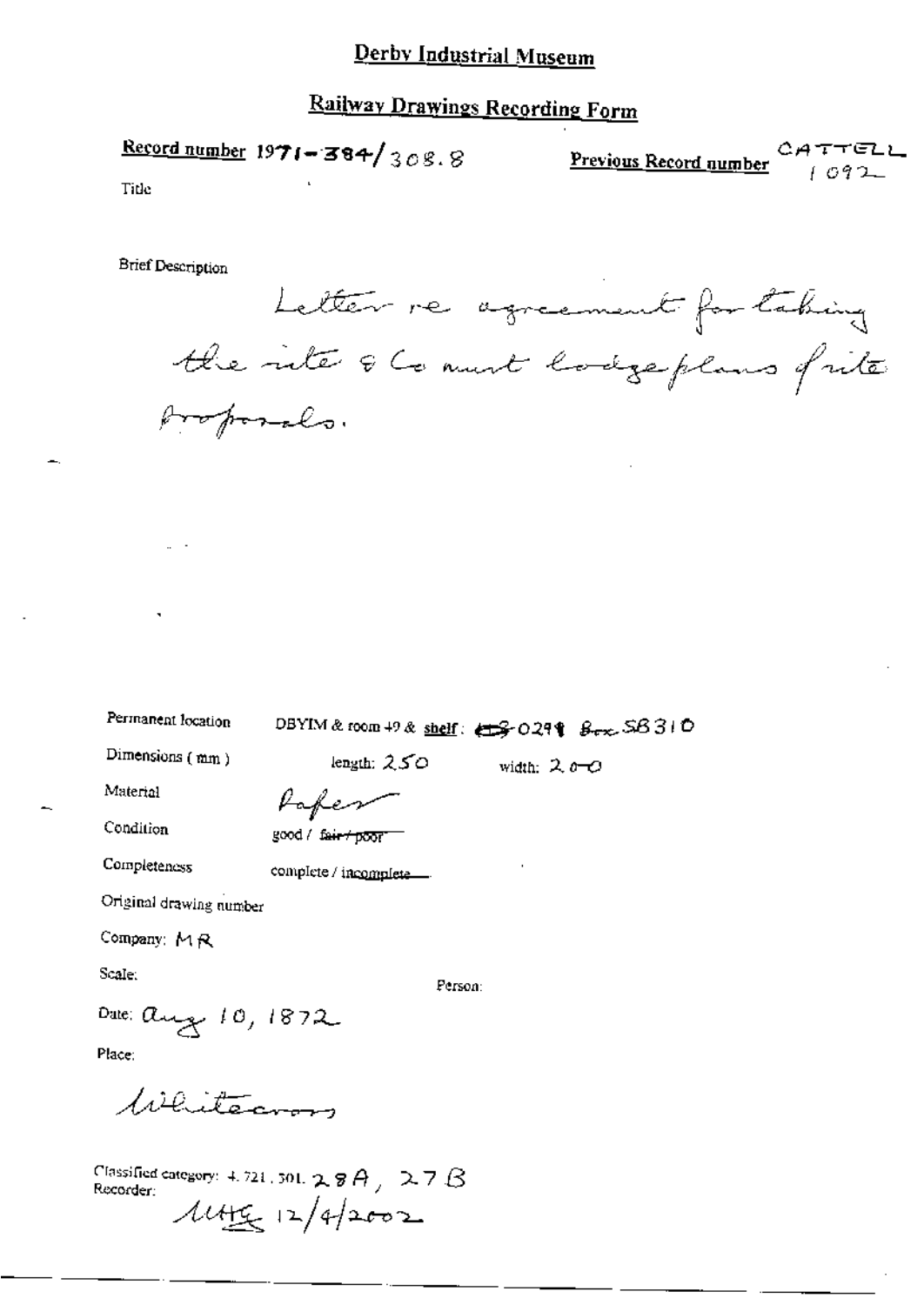# Railway Drawings Recording Form

$$
\frac{\text{Record number}}{1971 - 384} / \frac{308.9}{}
$$

Previous Record number  $C \nrightarrow T \nrightarrow C$ 

Title

**Brief Description** 

Letter to ? Compion Esq, MR, Aurley. regarding copy of agreement with plan.

Permanent location

DBYIM&room 49 & shelf: 459 0291 802-56310

Person;

width: 200

Dimensions (mm)

length:  $250$ 

Acker

good / fair / poor

長い

Material

Condition

Completeness

complete / incomplete

Original drawing number

Company: MR

Scale:

Date: Aug 12, 1872

28 Great George Street Westminster. S.W.

Place:

Whitecron Street

Classified category: 4, 721, 301,  $28A$ ,  $27B$ Recorder:  $11/42002$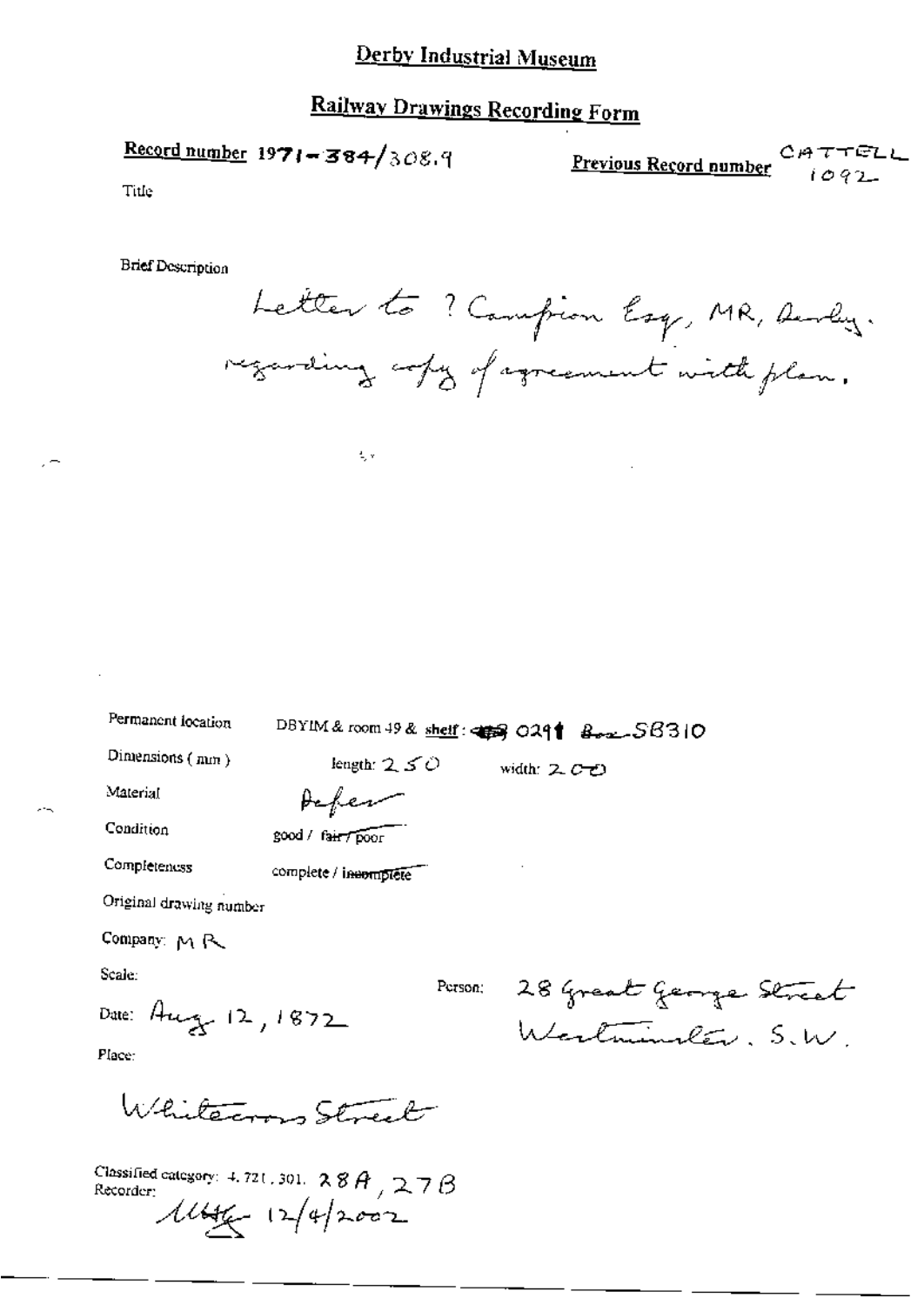## Railway Drawings Recording Form

Record number  $1971 - 384 / 439$ CATTELI Previous Record number

Title

**Brief Description** 

Permanent lassel.

Plan material aversal land, red sulling, Redbrows St, White Cross St,

| - углаатсын 1003000     | DBYIM & room 49 & shelf: $17$ |              |
|-------------------------|-------------------------------|--------------|
| Dimensions (mm)         | length: $505$                 | width: $270$ |
| Material                | Tracky folice                 |              |
| Condition               | good / fave+poor              |              |
| Completeness            | complete <i>Lineomplete</i>   |              |
| Original drawing number |                               |              |
| Company:                |                               |              |
| Scale:                  | Person:                       |              |
| Date:                   |                               |              |
| Place:                  |                               |              |
|                         |                               |              |

Classified category: 4, 721, 301, 2, 8A Recorder live 10/1/2003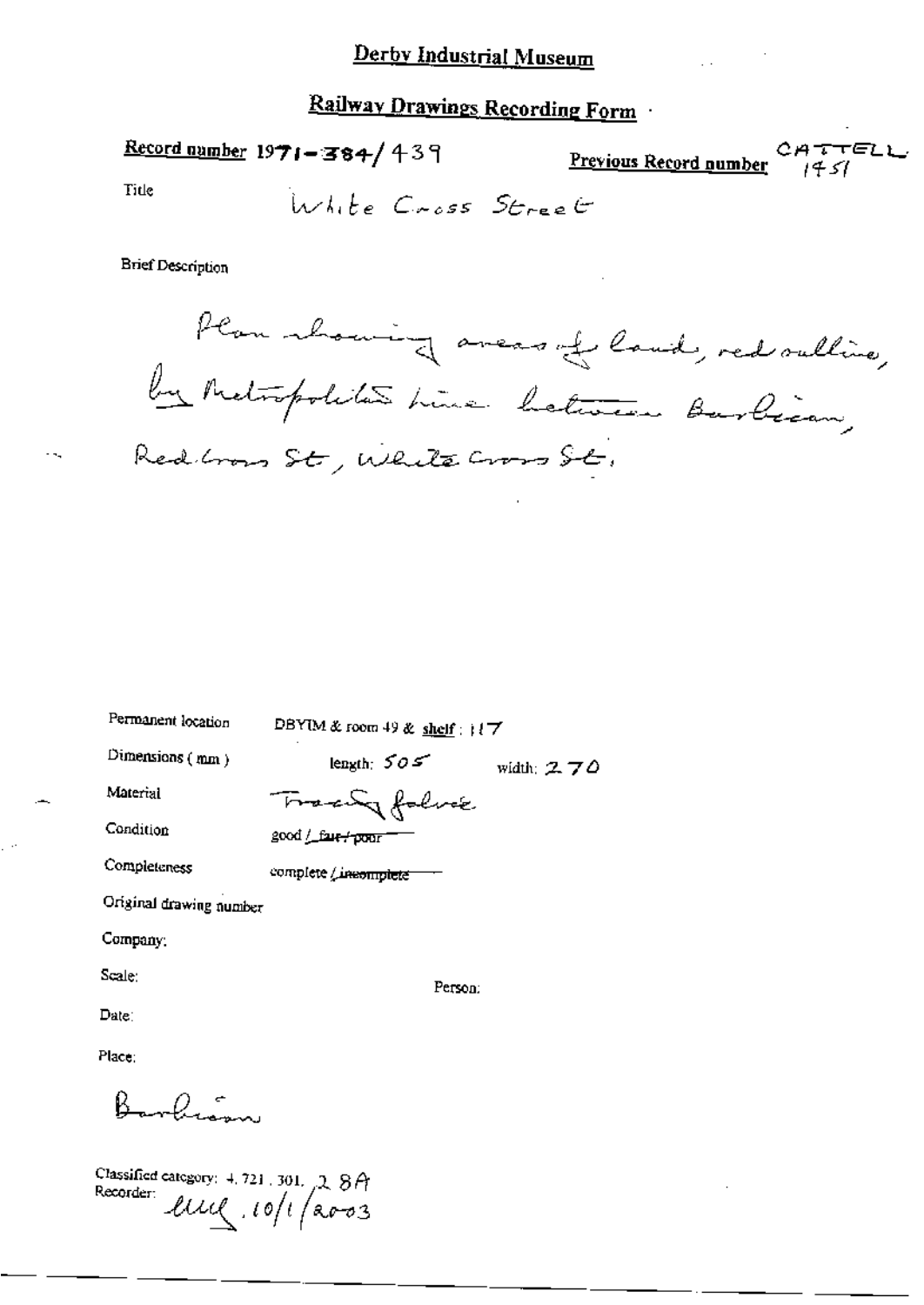#### Railway Drawings Recording Form

MIDLAND RAILWAY

Previous Record number

LONDON DEPOTS  $KAND$  $PKAN$ Brief Description Book of plans of London Depots. Hard front cover, recover aver missing. Title sheet. Coloning Freehold [ Red Leonard \_\_\_\_\_\_ DBYIM & room  $\overline{\mathcal{L}}$  & shelf  $\mathcal{S}\&\mathcal{O}_{\mathbb{R}}\mathcal{P}_{\mathbb{C}}\subset\mathbb{C}$ Permanent location Dimensions (mm) length:  $805$  width:  $525$ 

Poper en folice

good / fair + peer-

Material

Condition

Completeness

complete/incomplete Rear boardcorer missing

Original drawing number

Company: MR

Scale:

Date: 45 5 Jan 1920

Place.

Person: WHCClay Estate Azent Devlin

Classified category: 4 721, 301, 31 B,  $\angle$  8C, 32 E, 43 B, 32 B, 31 C, 28 B, 280, 32 A Recorder:  $\mu\mu$  30/3/2001  $43A, 28A$ 

Title

Record number 1997-5/1(81)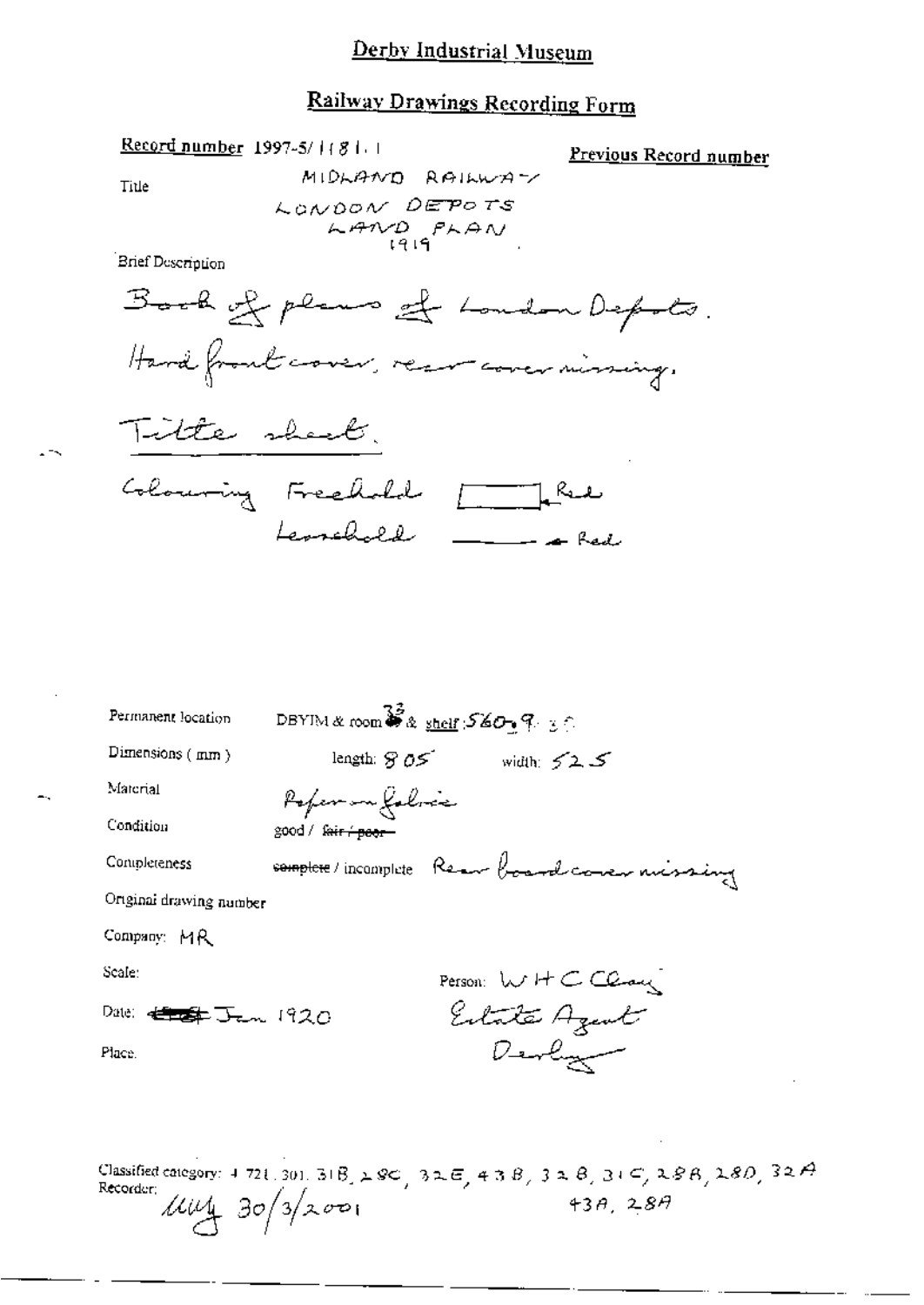## Railway Drawings Recording Form

| Record number 1997-5/ $(8)$ . 2 |  |  |  |
|---------------------------------|--|--|--|
|---------------------------------|--|--|--|

Previous Record number

Title

Titles of Acts

LONDON DETOTS

**Brief Description** 

Listed Acts covering 12 Depots with dates of Art & Royal Assent.

| ۰<br>Permanent location  | DBYIM & room $\overset{33}{\clubsuit}$ & shelf: $569.9$ : |                     |
|--------------------------|-----------------------------------------------------------|---------------------|
| Dimensions $(\text{mm})$ | كرج angth: 8                                              | width: $\sqrt{2.5}$ |
| Material                 | Referen                                                   |                     |
| Condition                | good / 指IT7 poor                                          |                     |
| Completeness             | complete / incomplete -                                   |                     |
| Original drawing number  |                                                           |                     |
| Company: MR              |                                                           |                     |
| Scale:                   | Person:                                                   |                     |
| Date:                    |                                                           |                     |
| Place:                   |                                                           |                     |
|                          |                                                           |                     |
|                          |                                                           |                     |
|                          |                                                           |                     |

Classified category: 4.721.301.3(B, 28C, 32E, 43B, 32B, 3(C, 28B, 28D, 32A Recorder: *liver* 30/3/2001  $43A,28A$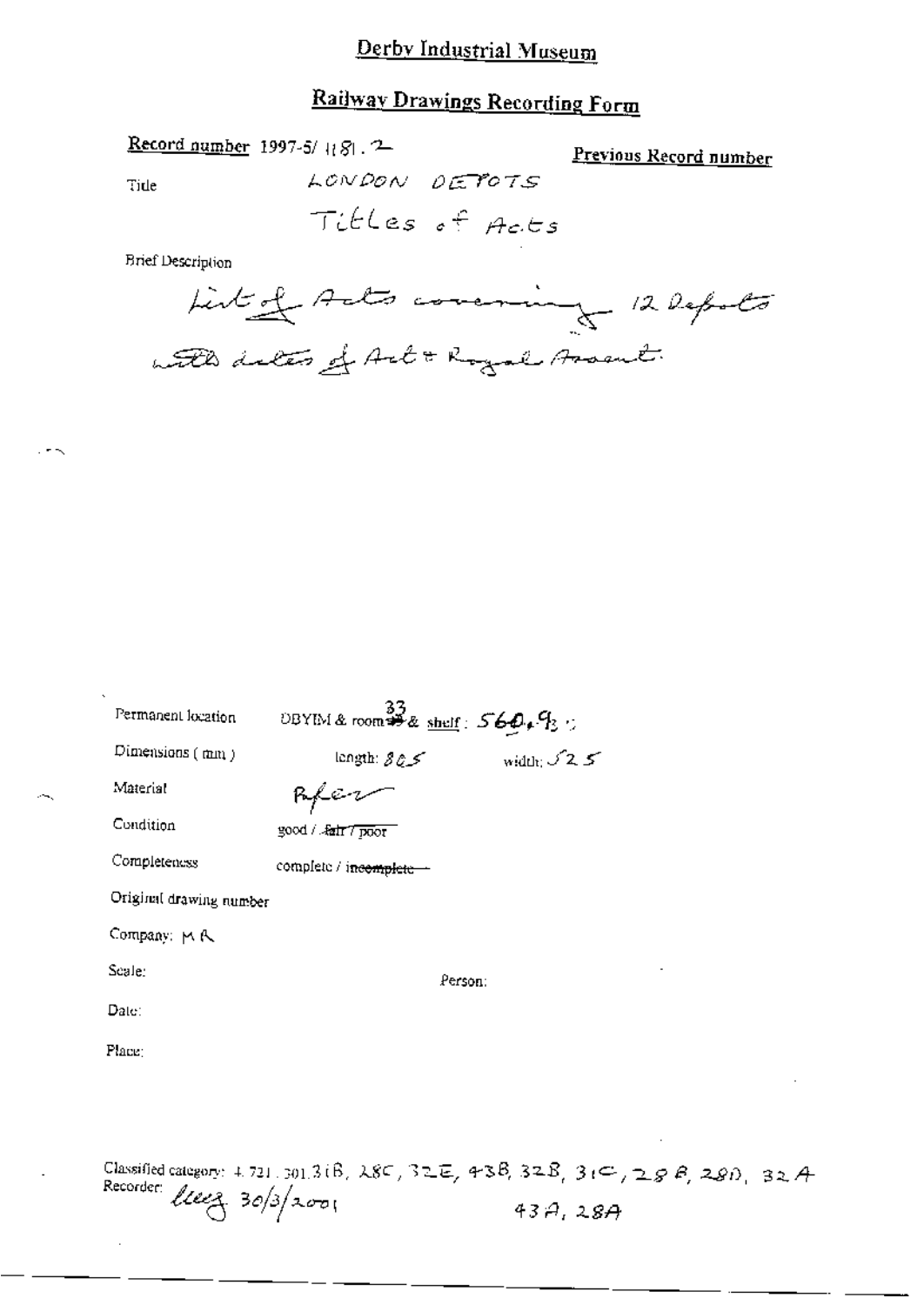# Railway Drawings Recording Form

Record number 1997-5/1181.6

Previous Record number

Title

 $\sim$   $\sim$ 

 $\sim$  75.

**Brief Description** 

| Permanent location                          | $23$ DBYIM & room $49$ & shelf: $560.9$ |              |
|---------------------------------------------|-----------------------------------------|--------------|
| Dimensions $(mn)$                           | tength: $960$                           | width: $525$ |
| Material                                    | Paperon fabrée                          |              |
| Condition                                   | good / fair / poor                      |              |
| Completeness                                | complete / incomplete                   |              |
| Original drawing number $\Omega$ and $\ell$ |                                         |              |
| Company:                                    |                                         |              |
| Scale: $t'' = 8$ FBET                       |                                         | Person:      |
| Date:                                       |                                         |              |
| Place:                                      |                                         |              |
| Carlte oFalcon Aspot                        |                                         |              |

Classified category: 4, 721, 301,  $28A$ Recorder:  $\mu$ <br> $\mu$  30/3/2001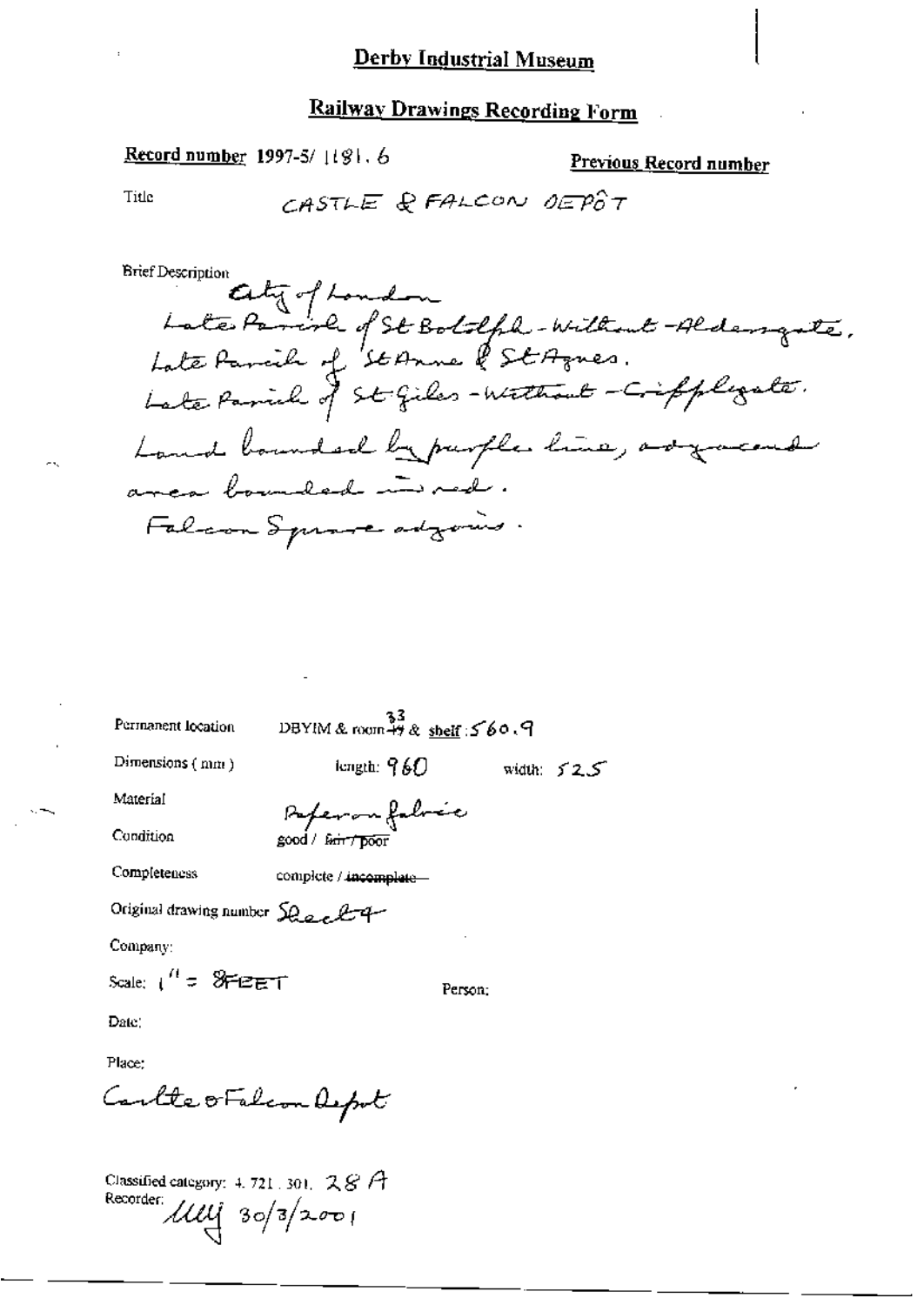#### Railway Drawings Recording Form

Record number 1997-5/ 配自81. 7

Previous Record number

Title

CASTLE & FALCON DEPOT

**Brief Description** 

Cety of London .<br>Late Pavil of St Botolph-Willout-Aldersgate.

area of land off Aldersate Street with offices etc bounded by red line.

Permanent location

DBYIM & room  $\frac{33}{4}$  shelf : 560.9

Dimensions  $(mn)$ 

length:  $SOS$ 

width:  $52.5$ 

Material Condition Poper on follower good / fair+poor

Completeness complete / incomplete

Original drawing number Shealts

Company:

Scale:  $1'' = SFEET$ 

Person:

Date:

Place:

Cartle OFalcon Depot

Classified category: 4.721.301.  $28P$ <br>Recorder  $\mu$ UU 30/3/2001